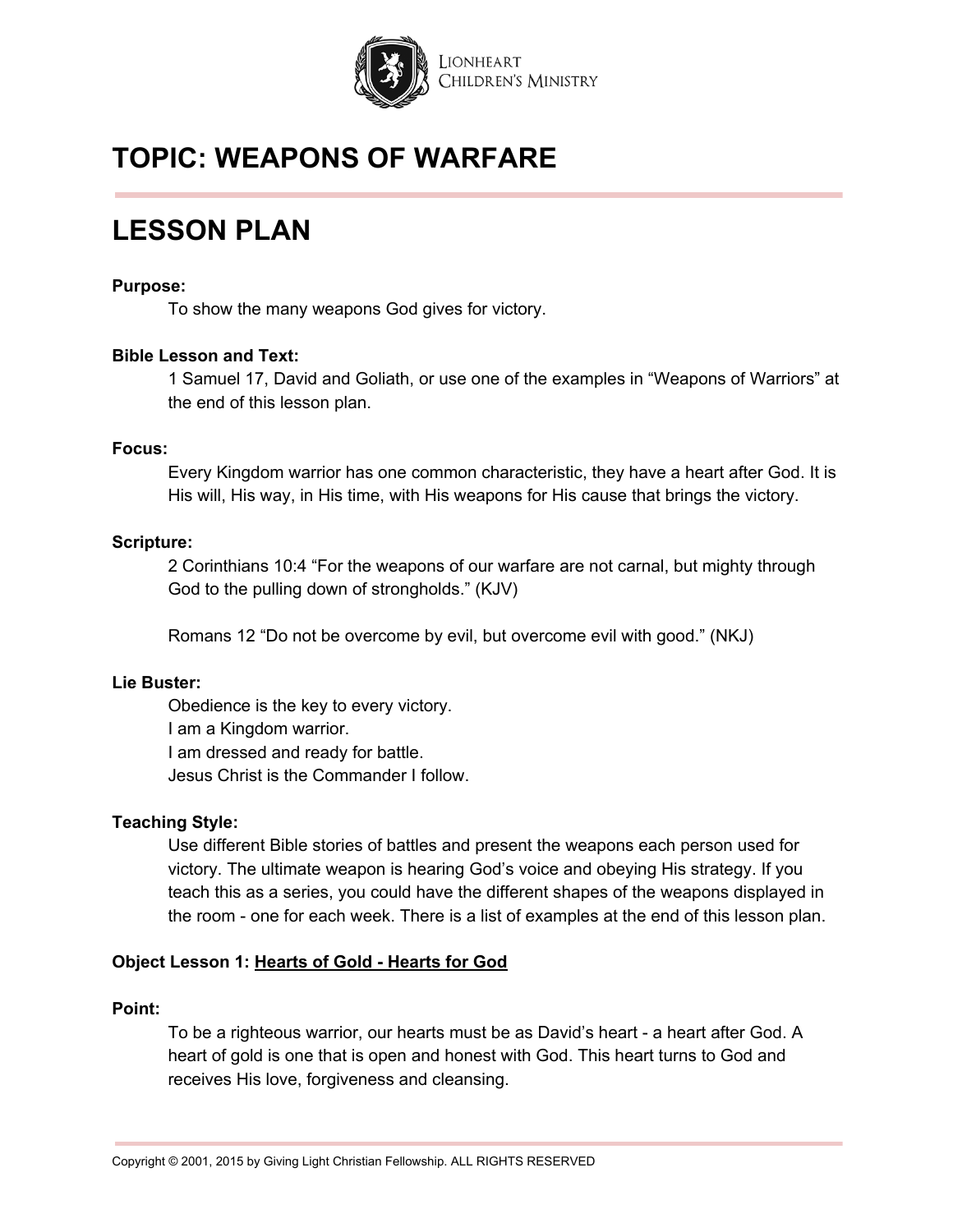

### **Props:**

Two large hearts, one cut from a dark color paper and one from gold paper. Small cards with statements of how a child would respond in a natural fight and some with statements of how a warrior of God would respond. (Examples below)

### **Directions:**

- 1. Tape the hearts on the wall or chalkboard. Teach on how David responded to bad situations and what he did to win the victories. The points of what he did will be his weapons. In the lesson you can include how King Saul disobeyed God.
- 2. The children will pick a statement and decide whether it is a trap of the enemy or a warrior's weapon. They will then tape it to the proper heart.
- 3. For older children, the statements that are chosen can also be dramatized. the child and teacher can demonstrate the weapon or the enemy's trap to the class.

# 4. Examples:

The Lord is my help and salvation God is not here today to help you I will bless the Lord (speak good) God doesn't love me or care The Lord, Strong and Mighty (eyes on Jesus) The giant is too big I will trust in the Lord I hope these stones are enough I honor authority and leaders **Hate the king, he hates you** I seek God in prayer first **I** seek God in prayer first

Heart after God Trap of defeat from the enemy

### God.

I worship and praise everyday Now You look stupid, don't dance

I have a heart of gold for God **Remember the big sin, God does** 

- 5. Extra Point: To reinforce the strength a gold heart has in the heat of the battle.
	- A. You need a gold heart locket and a paper, cloth or plastic heart.
	- B. When we have a heart of gold, no weapon formed against us can overpower us. Have a candle burning and show how the fire cannot burn the gold heart. In warfare we may feel the heat of the enemy, but we are not destroyed. Next, speak words of accusation and try to curse the heart with your foot or tear it in half. Let the children try to destroy the gold heart.
	- C. Now take the paper or other type heart and start to destroy it with lies and sickness. With tongs, hold the paper heart over the fire and let it burn. Be sure to have a metal bowl of water near by.
	- D. Ask the children which heart they want. Ask how they may need the heart of gold. This may be a time for a salvation call or a time to make a deeper commitment to the Lord.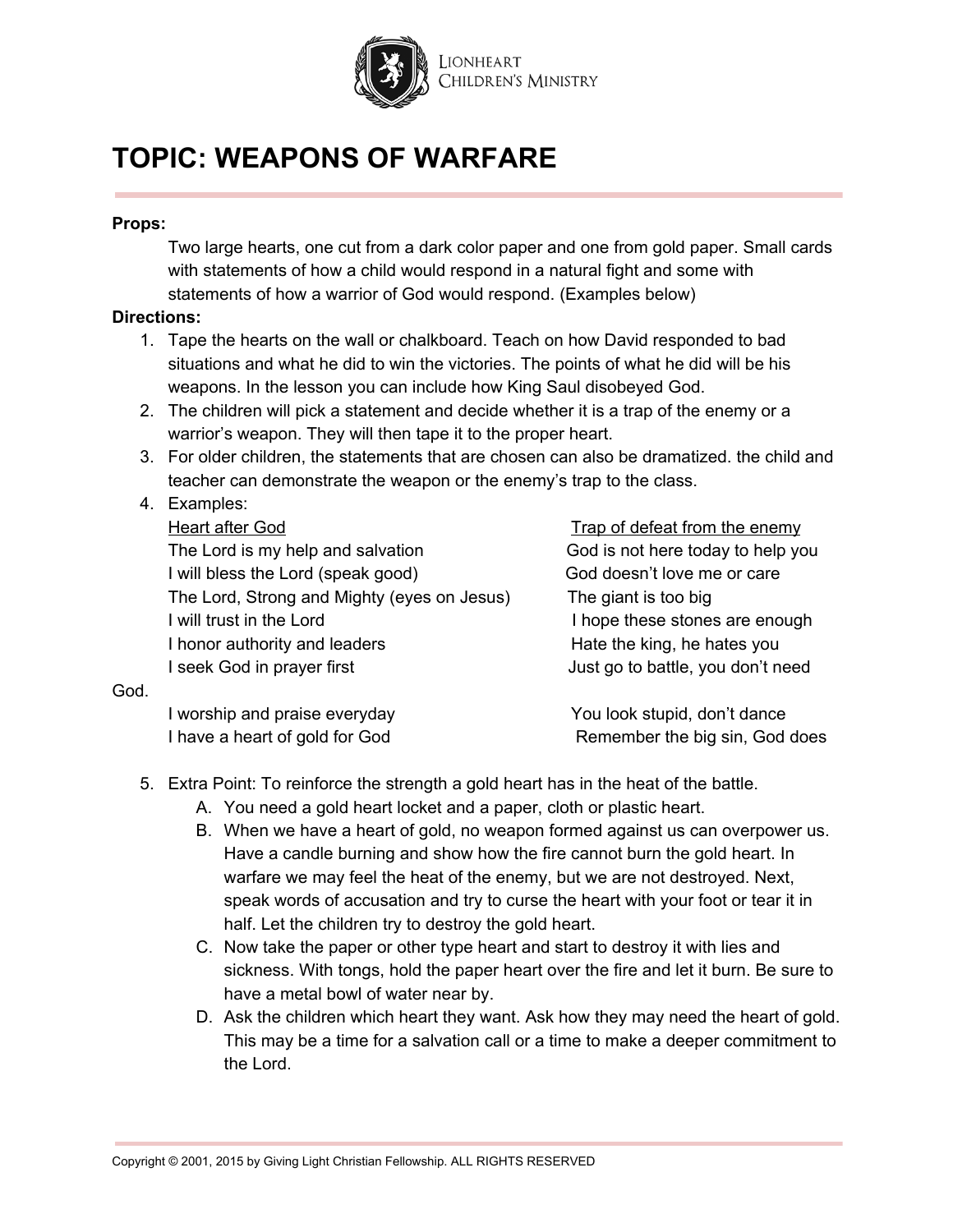

### **Object Lesson 2: Growing Up Scares The Devil**

#### **Point:**

As we grow in Jesus, the enemy knows our power over him. We must put away childish things are embrace the truth of who we are in Christ. We are more than conquerors through Christ.

#### **Props:**

A basket of toys and baby things or pictures of things that babies and small children do. (Such as crawling, getting pushed in a stroller, having mom dress you, baby bottle, baby food, a diaper, a potty, act.

#### **Directions:**

- 1. Kingdom Warriors have put away childish things. We have to take off the old and put on the new. We are growing in wisdom, stature and favor with God and man.
- 2. You can use one child to do the baby things or let the children take turns pulling a prop or picture from the basket. Talk about what it was like when they did this or played with this. Ask if they still like to wear diapers, be spoon fed, ect.?
- 3. Pick a toy and then give an example when toys need to be put away or we won't grow. Examples: It is time to turn off the movie and do your homework. Put the cars away now, we are going to praise Jesus. Sit up in your chair and listen, then you will learn the Bible verse.
- 4. A helper can come in later wearing a black jacket, representing the "devil". He will try to lure a child away with a play toy or baby activity. The teacher will help the child to resist and tell the "devil" that we don't listen to you any more. The children will throw a "baby" item at him and tell the "devil" to go. The child can say: "I am an overcomer. I am growing in Jesus. You can't trick me anymore." The "devil" acts scared and cowers as he runs away. He comes back with his "bag of tricks" again to tempt other children.

### **Object Lesson 3: Natural vs. Spiritual**

#### **Point:**

this can be a review of the different weapons of warfare the children have learned about.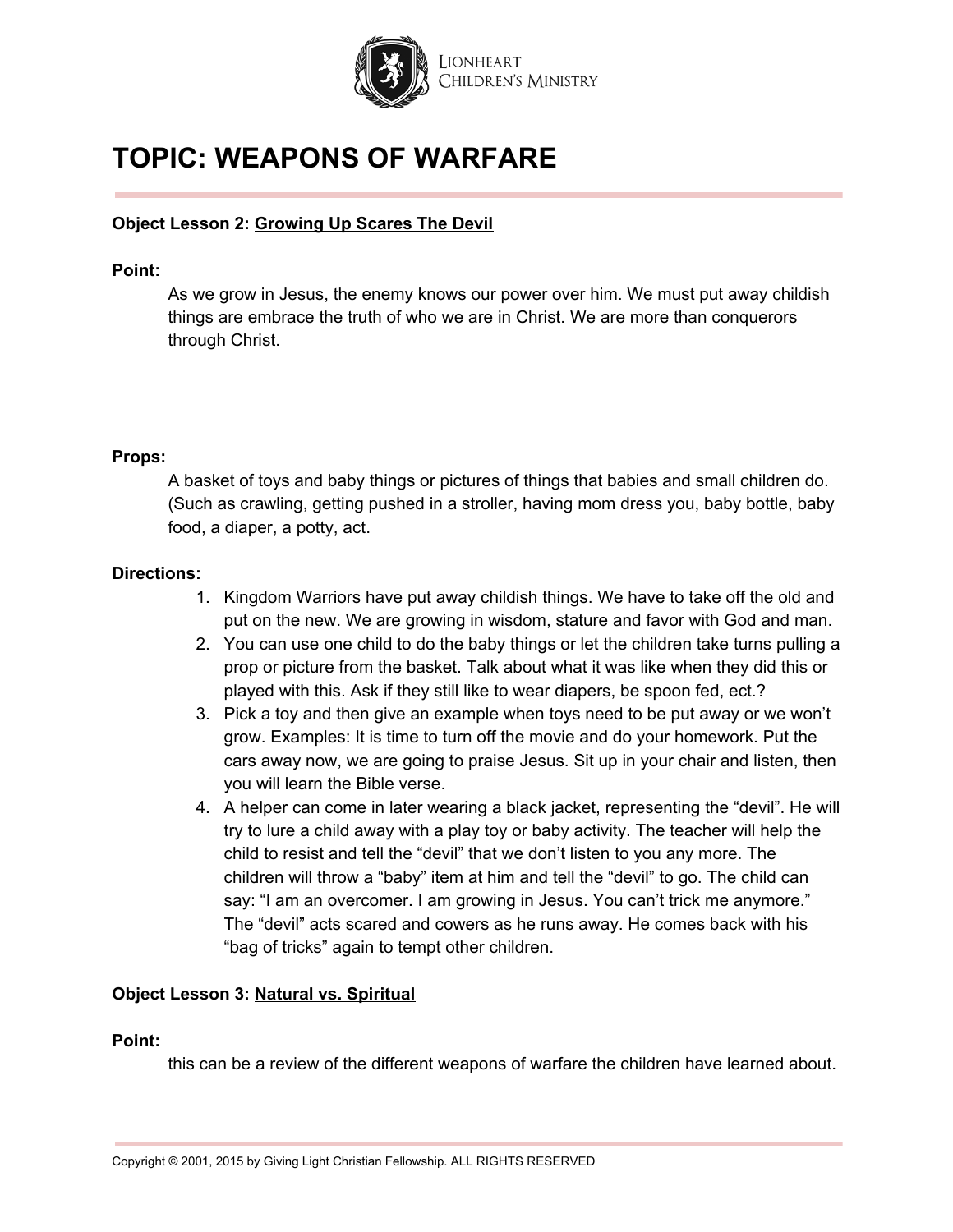

### **Props:**

Different types of natural weapons (boxing gloves, clubs, brass knuckles, karate suit, plus military items, even planes, ships, and communication equipment) and a list of spiritual weapons ( either written on cards or pictures - the Blood of Jesus, Praise and Worship, the Name of Jesus, Obedience, Shouting, Clapping, Authority, Prophetic Declarations, Giving, Unity, Prayer, Faith in God, Not Quitting, Following the Commander, Hearing God's Voice).

### **Directions:**

- 1. Show the class the different types of natural weapons. Talk about how they are used in defensive and offensive ways. Allow the children to handle them and ask questions.
- 2. If you have a military uniform, wear it. You could have a person who is skilled in natural weaponry be a "speaker" for the class. This could go into the basis of boot camp and how a soldier is trained for war.
- 3. After you show and talk about natural weapons and what they can do, bring out the spiritual weapons. Talk about how each weapon is used.

### **Object Lesson 4: The stain**

### **Point:**

Sin only has one cure - the blood of Jesus.

### **Props:**

Pictures of Jesus on the cross taped to a box; two white socks, one permanently stained and one clean; a bowl of soap and water.

### **Directions:**

- 1. Helper comes in sad because her new sock has a stain. She wanted to wear them to the picnic, but the stain is too bad.
- 2. Teacher and class say they will try to help. Using the bowl of water and soap. Someone tries to clean the sock.
- 3. Helper knows the sock is ruined and says, "I guess this sock will never be the same. There's only one thing I know to do." Wring the water out of the sock and throw the sock in the trash can.
- 4. The teacher yells, "Stop, I know what we can do. We'll take it to the cross."
- 5. Before class, hide the "wet" perfect white sock in the box. Now, the trick is to not let the children know there is a perfect sock. the teacher takes the sock to the cross. He secretly hides the stained sock.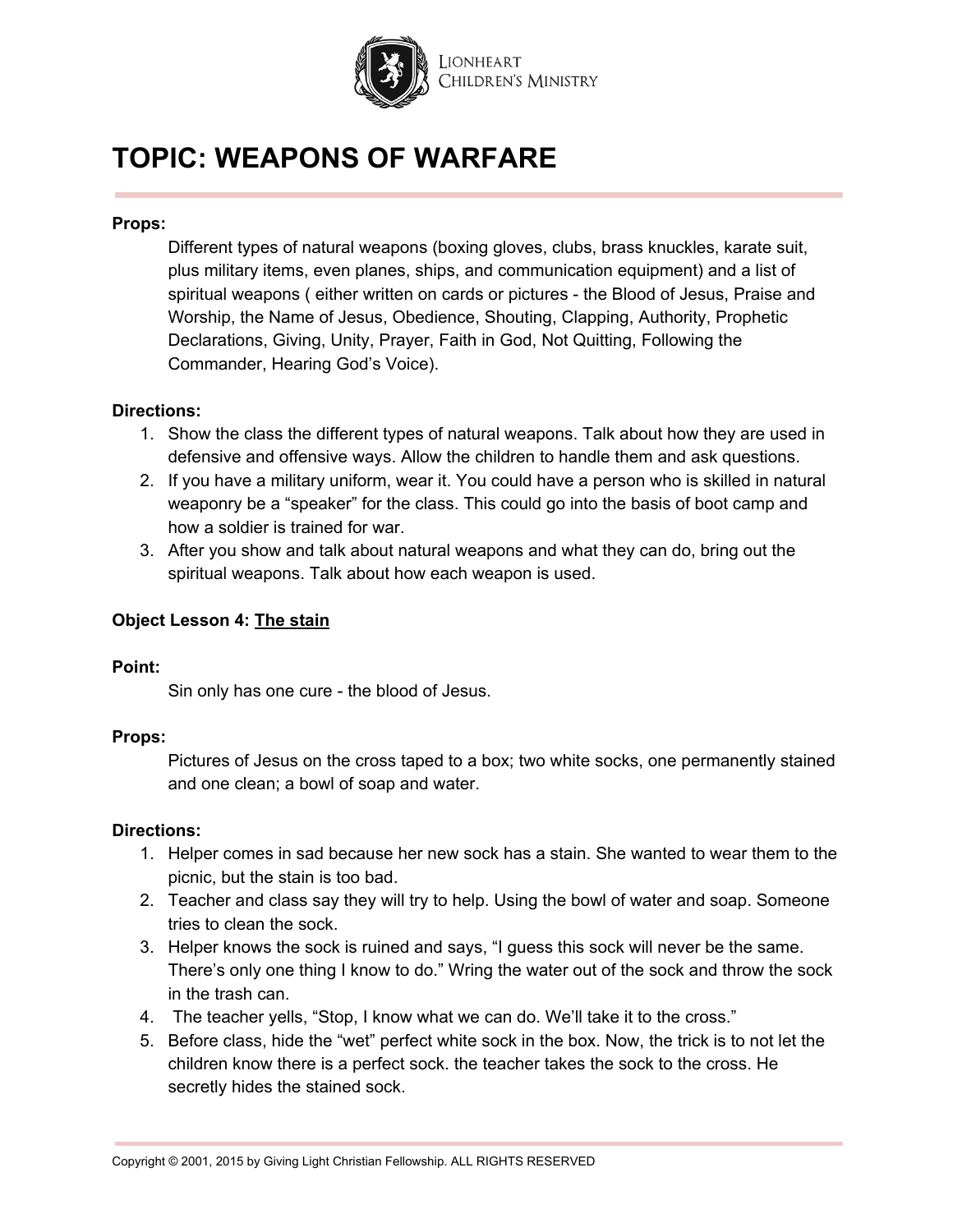

- 6. Later in class, go back and show the "pure" sick. Only the blood of Jesus can wash away the stain of sin. The cross doesn't really clean socks, but this is what the blood of Jesus does with our sin stains. When we are free of sin the enemy has no power or hold on us.
- 7. We overcome the enemy by the Blood of the Lamb and the word of our testimony.

1 John 1:7-9 "But if we walk in the light, as he is in the light, we have fellowship one with another, and the blood of Jesus Christ his Son cleanseth us from all sin. If we say that we have no sin, we deceive ourselves, and the truth is not in us. If we confess our sins, he is faithful and just to forgive us our sins, and to cleanse us from all unrighteousness." (KJV)

### **Object Lesson 5: Magnify the Lord**

### **Point:**

We must keep our perspective. when we do, the Lord will always be bigger in life than anything that we face.

### **Props:**

Magnifying glass

### **Directions:**

- 1. Show the class the magnifying glass. Demonstrate what it is and what it does.
- 2. How can we magnify the Lord? Get a picture of Jesus and put the magnifying glass over it. Is this how we magnify Jesus? No!!!
- 3. We speak who the Lord is and the great things He has done!! Write the name of Jesus or God on a chalkboard while asking the class, "Who is God?" First write Jesus very tiny. Can anyone read this word? Erase it and write Jesus as big as the board.
- 4. Write on the chalkboard names of Jesus from the Bible. Who He is and all that He has done. Wow! God is filling up the board. He is magnified in our eyes. We believe what we see. Jesus is real and very big.
- 5. If you want to do a contrast, the teacher can do this part or have a helper play the devil. He comes in and grabs the magnifying glass. He holds it over a picture of Satan. Talk about how big satan looks.
- 6. Then hold the magnifying glass over words or pictures of sickness, sadness, fear, lies, act. Ask if these things look bigger.
- 7. Just like we magnify the Lord, if we use our voice and faith in what the devil wants us to have, that will be bigger than the Truth. What looks bigger to us will be what we will believe.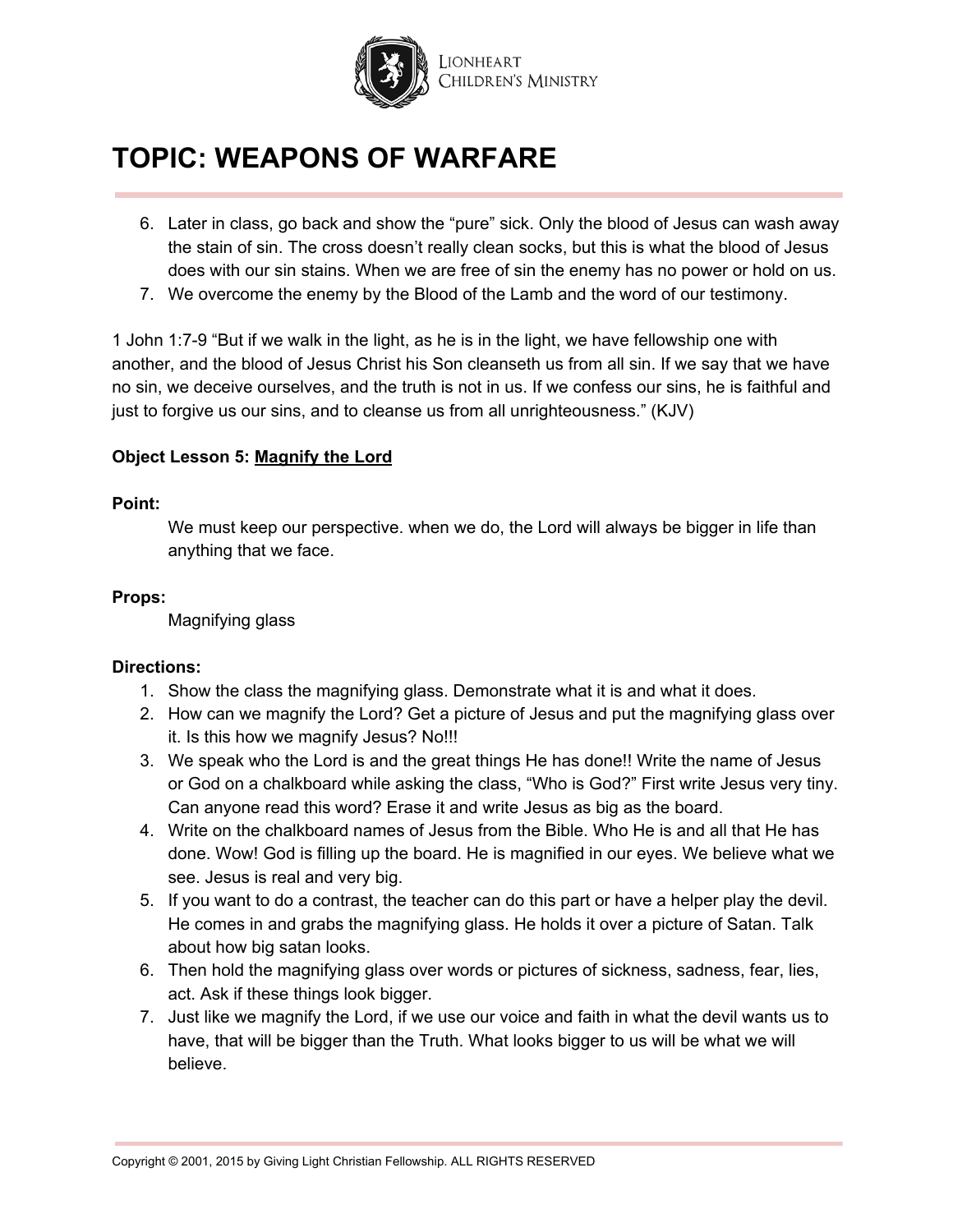

8. What do we want to magnify, Truth or lies, the Lord or the enemy? Psalms 34:3 "O magnify the LORD with me, and let us exalt His name together." (KJV)

### **Object Lesson 6: Punch Out The Devil's Lies**

#### **Point:**

John 8:32 "And ye shall know the truth, and the truth shall make you free." When lies come, they can look true and be so much bigger than the truth. But is it the truth we use to destroy the lies of the enemy.

#### **Props:**

Balloons (blow them up and write a lie from the list below on each balloon) or use a large punching bag with a picture of the enemy's face on it and write each lie on a piece of paper.

#### **Directions:**

- 1. Show the class each balloon as you tape them to the wall at a level the children can pop them or pull them off and step on them.
- 2. Each child will take a turn as the teacher reads a lie. The child must declare the truth against the lie and either pop the balloon or rip the paper lie taped on the punching bag. the punching bag can be punched by the child as they declare the truth.
- 3. Examples of Lies and Truths

| Lie                        | Truth                                     |
|----------------------------|-------------------------------------------|
| You are too young to go    | I have been called for this time and      |
| place                      |                                           |
| You won't have the money   | I have all my needs met through Christ    |
| you might never come home  | My life is in Jesus who is my real home   |
| Remember, you get car sick | In all things I am more than a conqueror  |
| The plane might crash      | God has not given me a spirit of fear but |
|                            | power, love and a sound mind              |

4. The truth statements can be taped on the wall as they are spoken.

### **Object Lesson 7: What Do You See?**

#### **Point:**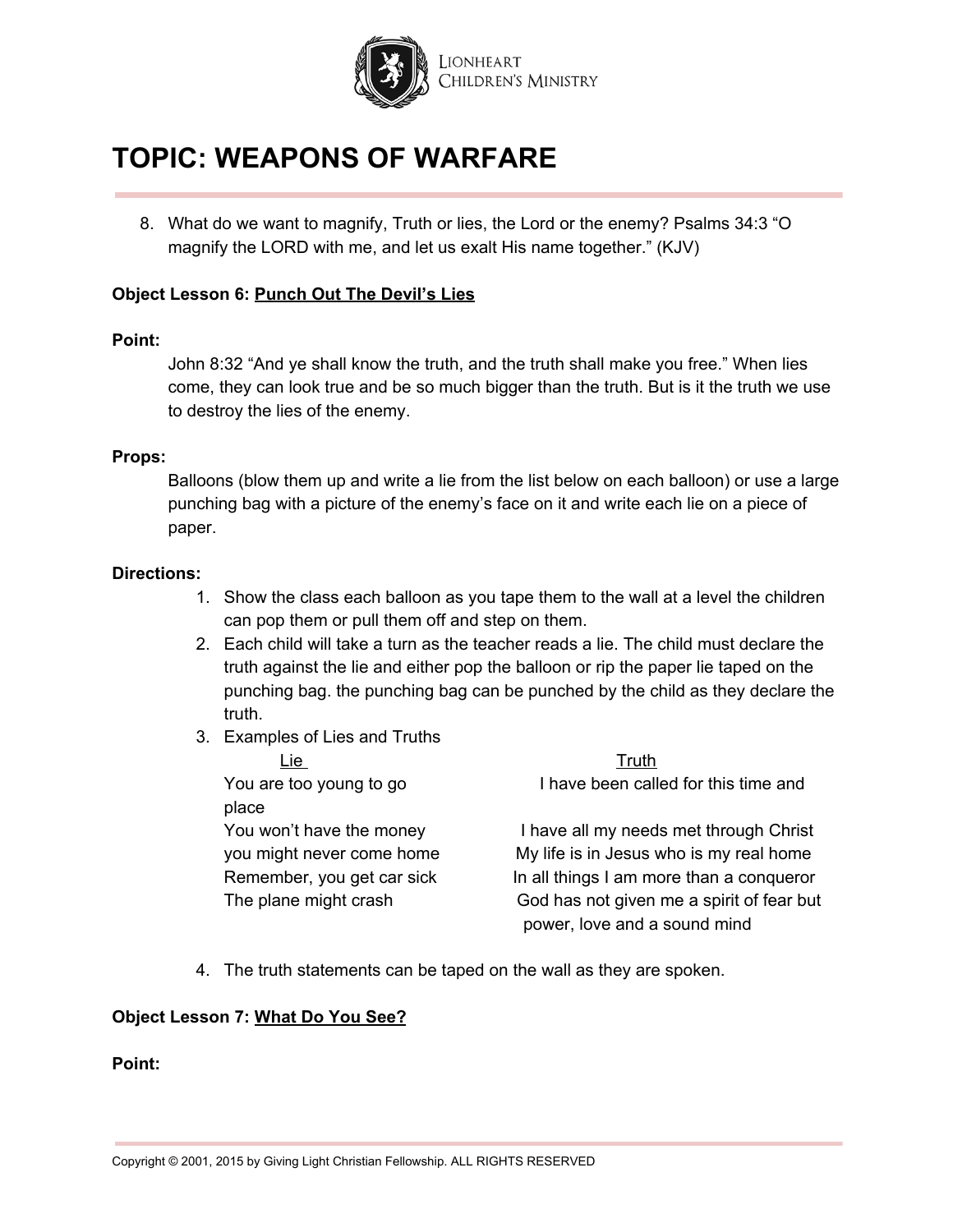

To show the children how our focus can be on the wrong thing. What happens when our focus is off. Where should it be? How to get back on focus. Look how easy it is to keep looking at the giant which is before us, instead of God, who is for us. Distractions. Getting God-focused brings our giants to their death.

#### **Props:**

A huge paper giant on the wall (from floor to ceiling).

### **Directions:**

- 1. After the main teaching, ask the class what they thought when they saw the giant on the wall.
- 2. This will be a springboard to teach on the tactics the enemy uses to keep us from ever entering the battle. We see "illusions" of defeat standing before us, rather than using the sword of the Lord to knock him to the ground and take off his head.
- 3. the Israelites could only see what was right before them Goliath. They didn't see the rest of the picture. the real ending. thier fear caused them to imagine defeat. David's faith caused him to see the glory of the Lord in the victory.
- 4. Ask the class to name some of their "giant". Write them on the chalkboard. Tell them as we name them, we expose them. When we expose them, then we can destroy them.
- 5. Can we destroy a rabid animal if we can't see it? How about a buzzing fly? Can the police arrest a drunk driver if they can't see him?
- 6. After the "giants" are written on the board, ask the class what they see on the board. What is bigger to them, the words or the chalkboard.
- 7. God wants to show himself bigger than every enemy we have. He is here to bring victory against the "giants" that have been in our life. He is here to bring victory against the things that try to stop you. If you want to be a giant killer, like David. you can. those who do, pray with me.
- 8. Lead the children in a prayer of repentance for believing the lies that are on the board. Ask for forgiveness from the Lord, repent, renounce and break agreement with these lies as they are named out loud. Thank the Lord for driving out the giants. Declare out loud, I am a conqueror. I have been made free by the Lord.
- 9. As an activation of faith, have each child erase the "giant" they were dealing with. Help them speak a word of truth to replace the lie. Celebrate the victory!

### **Object Lesson 8: Jesus Says**

**Point:**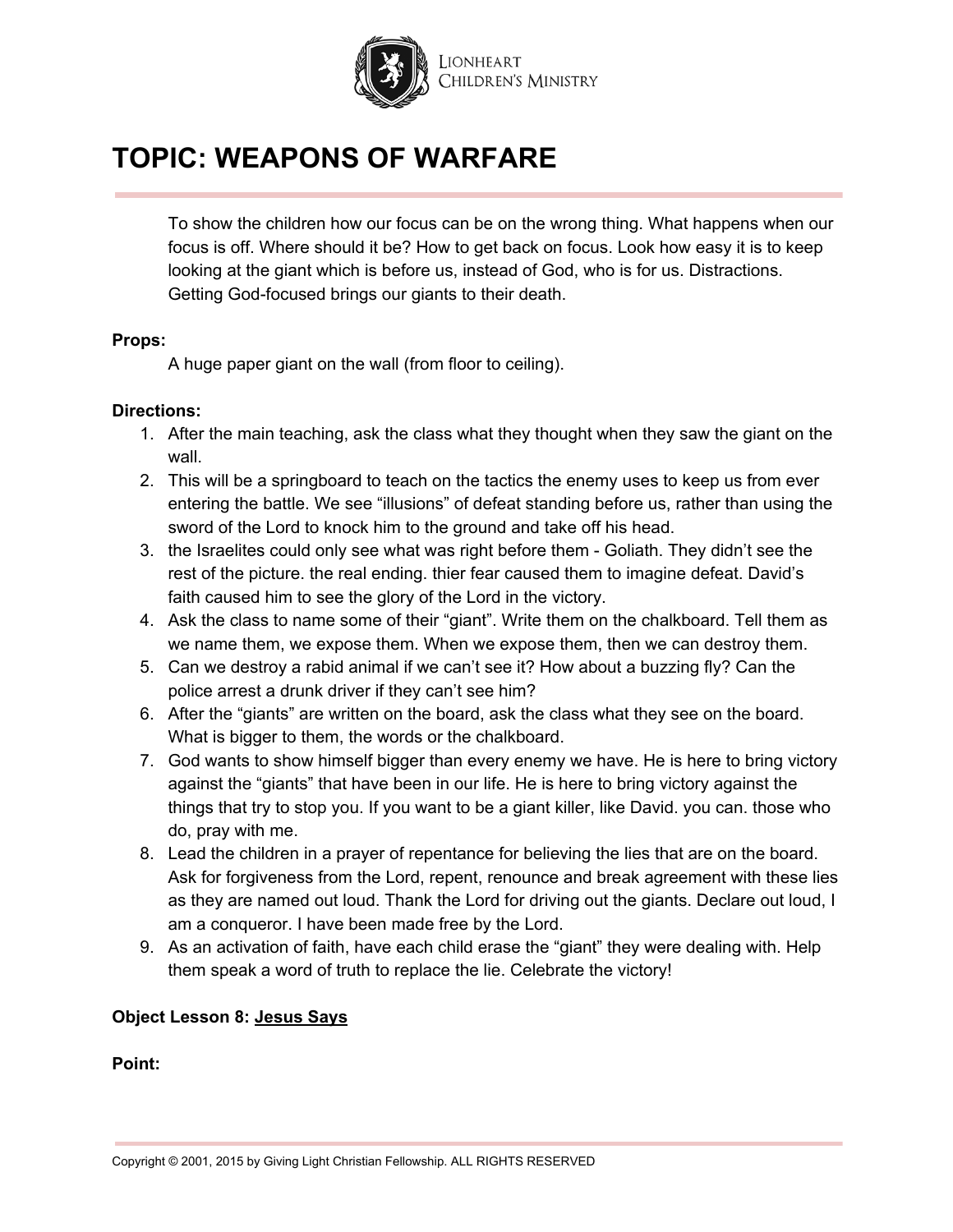

Victory can only come as we obey the one who is the commander of the army. Our obedience causes others around us to be influenced and affected to receive the benefits of victory.

### **Directions:**

- 1. This is an adaptation of the game "Simon Says". "Commander Jesus Says." The teacher or a helper will play the part of Jesus.
- 2. Each child will be given an "assignment" from Commander Jesus. Jesus calls a child, one at a time, and reads the "assignment" to them. The child then decides if he will obey.
- 3. It is nice to write the assignment on a card. The child may take it home.
- 4. Examples:

Read two Bible verses out loud to the class. Give the boy or girl next to you a hug Go up to the teacher and pray for them Pray for your parents right now Give your reward to the new child in class Stay after class and help the teacher clean Say your memory verse for the class Pray for the President Lift your hands to the Lord and tell Him you love Him Open the box of cookies and give two to each person

# **Drama Skit: Who Is The Real Giant?**

### **Point:**

If the enemy can keep our focus on him, our eyes will be off our Victor and the promised victory to him who overcomes. As long as we receive the enemies lies, they are victorious. Faith in their lies brings them to seem powerful. The enemy's plan is to get the boys and girls to believe him over the truth of God's word. Their assignment is to stop the children.

### **Characters:**

Two demons, Jesus and two Christians

### **Setting:**

The conference room of the enemies. They talk about how bad they feel. The demons are afraid, confused, poor and powerless.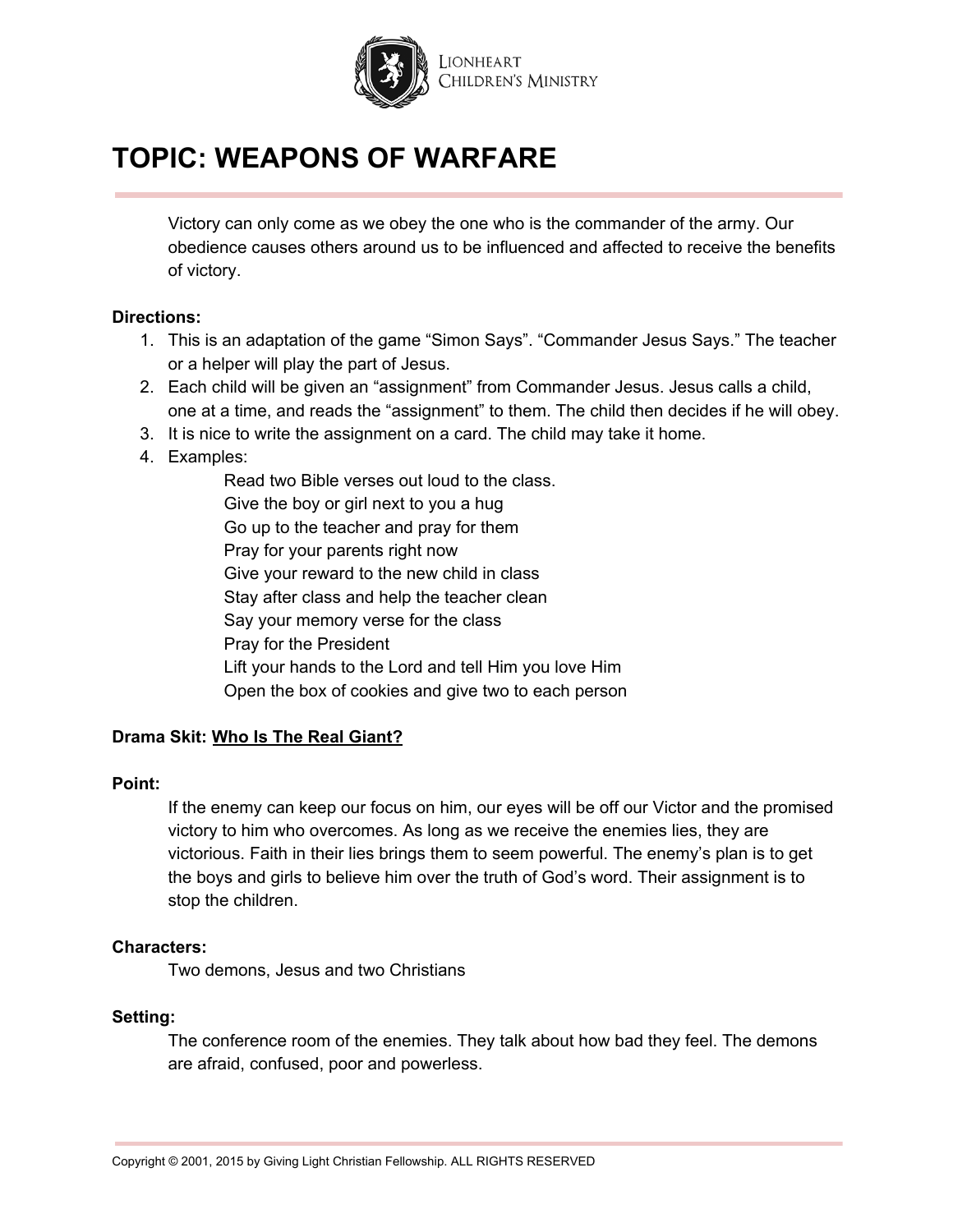

Their plan to make themselves appear bigger than Jesus the Conquering King. They hang up this tall (9-foot paper giant like a Goliath) enemy. On him are written lies, false identities or names of ungodly actions or attitudes that children deal with.

Two Christians walk in. They are talking about going on a mission trip or something that is a really big thing. They see the "Giant". Then they read some of the words written on him. They talk about the words and make negative confessions of how those things will hinder and affect them. Who do they think they are that they could really go on a mission trip?

The enemies pop in and scare them or reinforce the lies. They then move off to the side and have a celebration of jumping and hooting because the Christians are focused on the "Giant" and they think their plan worked.

One of the Christians stops and says: "Let's pray." (They lift their hands in surrender and worship.) "Jesus, the Giant looks so big. Help us! We choose to worship you. Come Lord Jesus!"

In walks Jesus and the demons are shaking and moaning in agony.

The Christians fall and worship Jesus. He takes their hands and leads them toward the paper "Giant".

The Christians are unsure, but Jesus guides their hands. They start to pull down the paper "Giant". As they do, the demons are moaning and screaming louder. Jesus points to them, and then the Christians. He signals the Christians to go and finish off the demons. The Christians run the demons out of the room.

Jesus stands on a chair or table with His arms outstretched in Victory. He embraces the Christians and looks on them with joy.

# **WEAPONS OF WARRIORS**

# **1. A heart after God (heart of gold)**

King David: Heard God's voice and then obeys. Either goes into battle or waits. He worships God. Uses weapons that are personally for him and not for another.

# **2. Shout (a megaphone)**

Joshua: Be strong and of good courage; meditate on the Word day and night; speak the word and do the word; he crossed the Jordan and brought down Jericho's walls. People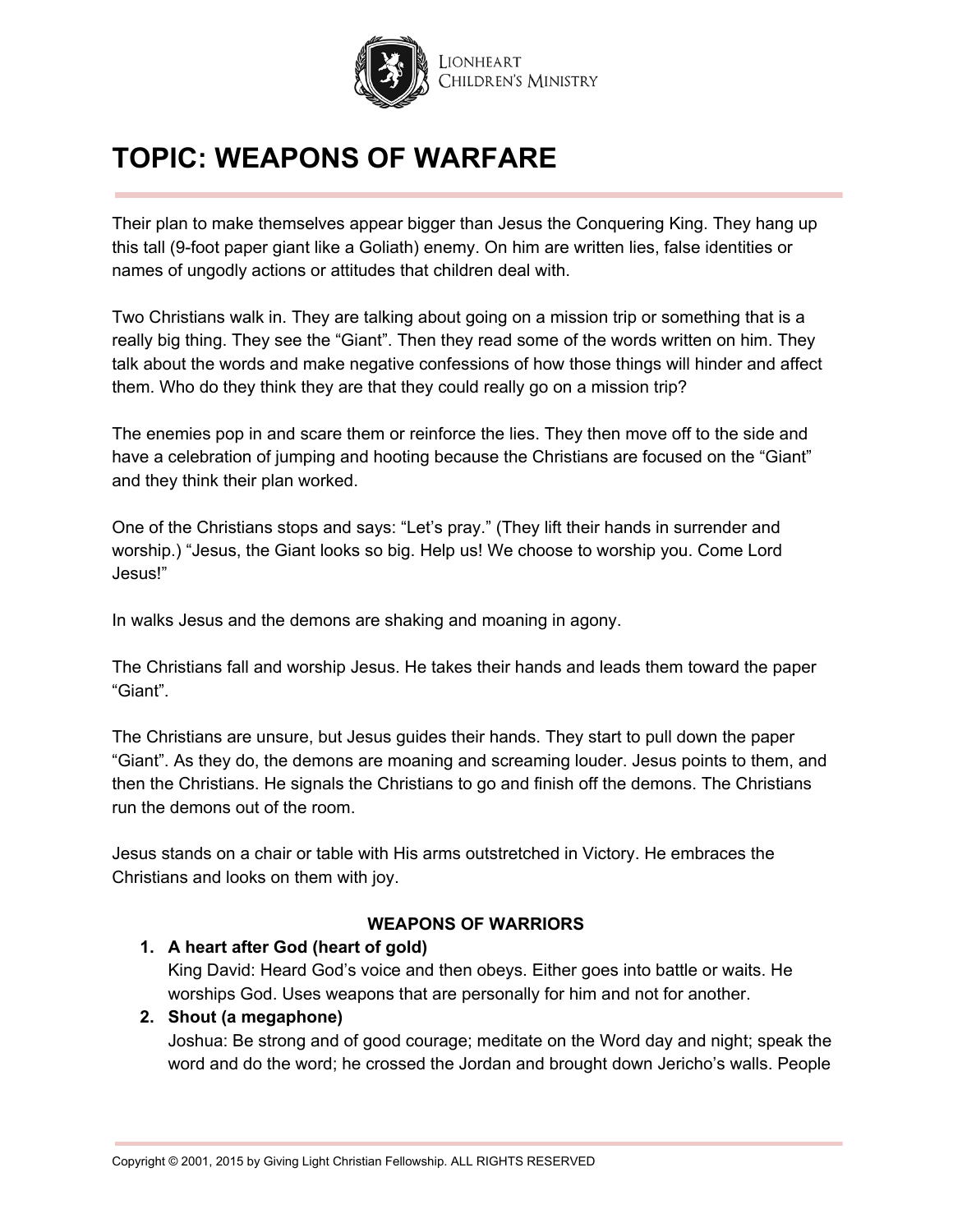

were obedient to the leader. The blowing of the trumpets and the shout brought down the walls.

# **3. Prayer (folded hands)**

Daniel: Fasted and prayed, and respected the king. he was delivered from the lion's den.

### **4. Remove and replace the physical elements of the enemy's grounds (an alter)**

(In this case tearing down the altars of false worship and idol poles of false gods. He obeyed God, thus removing the legal grounds for the enemy to continue his reign.) Gideon: God told him to quit hiding. He is a mighty man of valor; he is the sent one; from the clan that is weakest and he the least of the family. He tore down altars of idol worship and images. (There are so many acts of obedience in this story and examples of weapons, even to dreams and interpretations.)

### **5. Giving (a loaf of bread)**

Widow with flour and oil: She gave her last baked cake to Elijah and was going to die with her son. This caused miracles for her family until the rain came.

### **6. Patience and endurance (an ark)**

Noah: Patience and endurance for over 100 years while building the ark. God's way provided a sanctuary.

**7. Serving or doing what is just (a band-aid or bandage)** Good Samaritan: He loved and served his enemy. He loved mercy and did justly.

# **8. Faith (a shield of faith)**

Joseph and Mary: They took risk and trusted God during miracles and persecution.

# **9. Speaking God's word (a Bible)**

Jesus: In the wilderness told the devil, "it is written". He spoke God's word. Went to the cross, despising the shame, enduring the suffering and persecution.

# **10. Praise (an Instrument)**

Jehoshaphat: He called for prayer and fasting. The word of the Lord was obeyed as the people went forth before the army to sing and praise the Lord. The enemies destroyed each other and Judah gathered the spoils of victory.

# **11. Love (a pink heart)**

The story of Naaman and the little maid who told him about the prophet Elisha. She chose to love the one who took her from her family.

# **12. Unity (hands shaking)**

Matthew 12:25 "And Jesus knew their thoughts, and said unto them, Every Kingdom divided against itself is brought to desolation; and every city or house divided against itself shall not stand." (KJV)

# **13. Our words (sword)**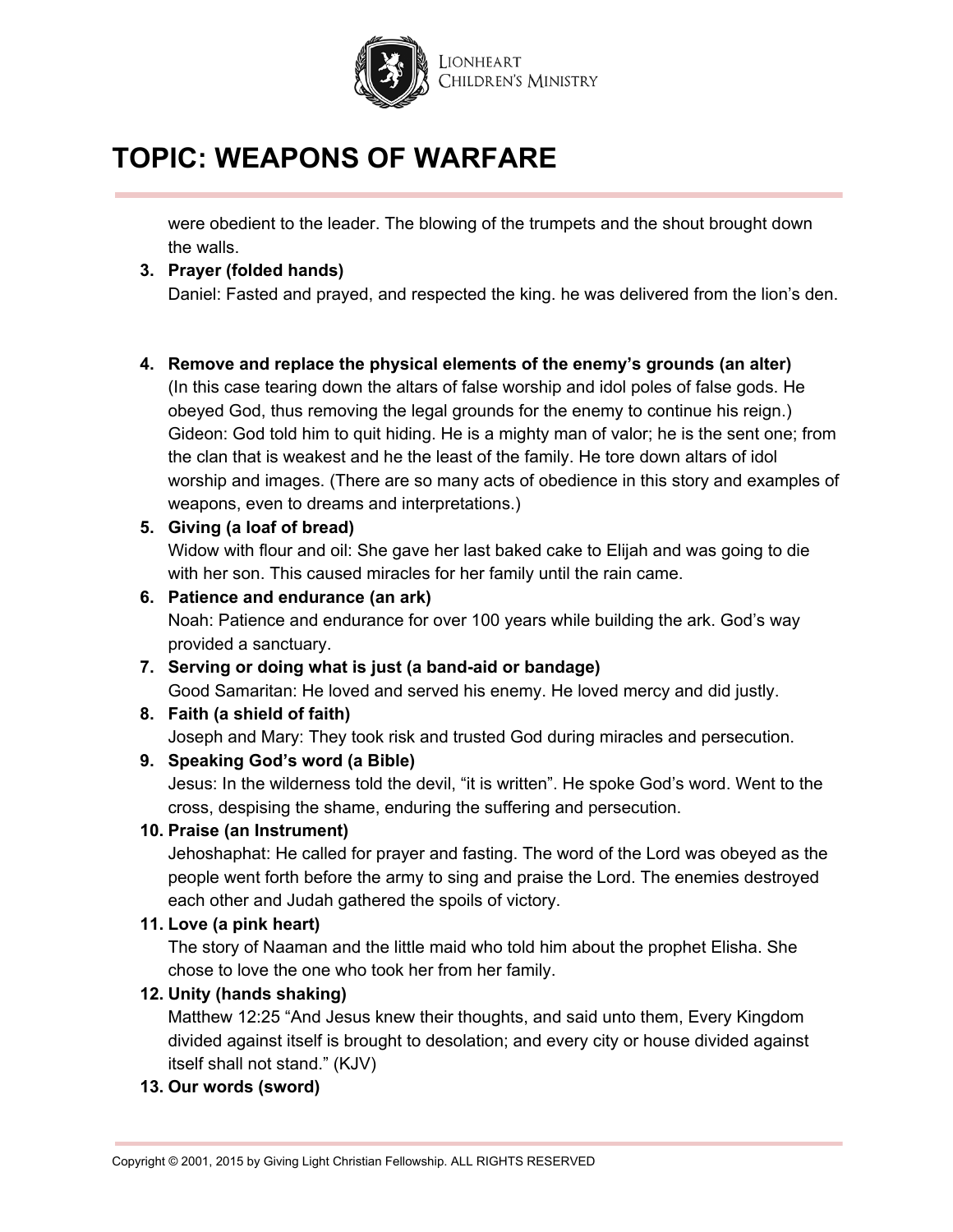

Isaiah 49:2 "And he has made My mouth like a sharp sword; in the shadow of His hand He has hidden Me, and made Me a polished shaft; in His quiver He has hidden Me." (NKJ)

Psalms 8:2 ""Out of the mouth of babes and nursing infants you have ordained strength, because of Your enemies, that You may silence the enemy and the avenger." (NKJ)

This is just some of the many weapons and ways we fight the good fight of faith. Be creative and seek God on how He wants to train your warriors. More are listed in the Study Notes.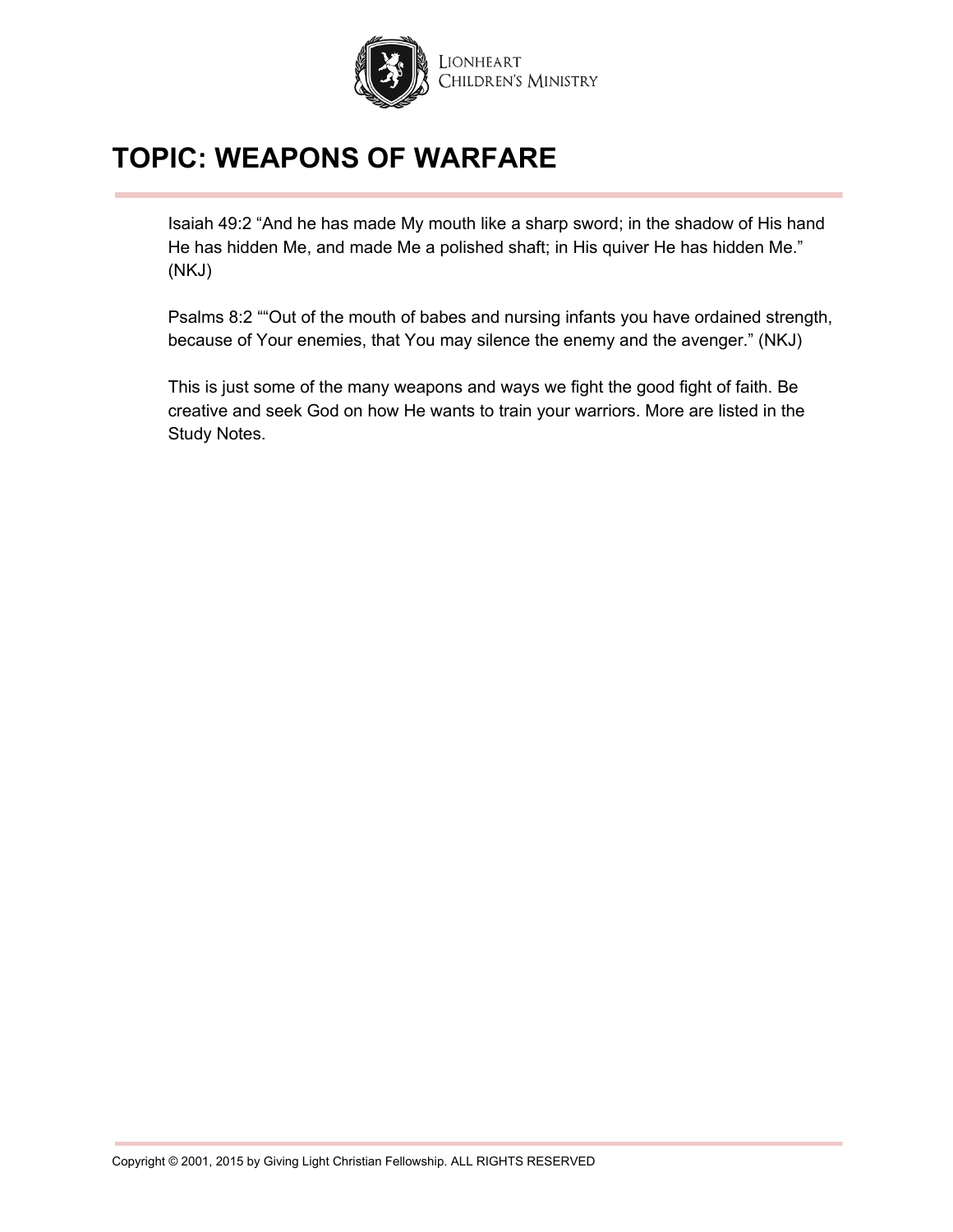

# **TEACHER STUDY NOTES WEAPONS OF WARFARE**

# **1. Weapons are instruments of harm or destruction as well as for protection and justice**

2 Corinthians 10:4-6 "(For the weapons of our warfare are not carnal, but mighty through God to the pulling down of strong holds;) Casting down imaginations, and every high thing that exalteth itself against the knowledge of God, and bringing into captivity every thought to the obedience of Christ; And having in a readiness to revenge all disobedience, when your obedience is fulfilled." (KJV)

# **2. Jesus is the victor who has given us the victory over the enemy**

A. When we teach children about weapons, we must make it clear, every weapon we have is only as good as the faith we have in the One who issued our weapons, Jesus Christ.

Hebrews 11:33 "Who through faith subdued kingdoms, wrought righteousness, obtained promises, stopped the mouths of lions." (KJV)

Mark 11:22 "And Jesus answering saith unto them, wrought righteousness, obtained promises, stopped the mouths of lions," (KJV)

> B. Our faith is not to be in what we do, but in Jesus who has done it all. It is not by our works that we receive the victory. He has already won the victory for us at the cross. Now as Christians, we are staking claim to the area the enemy is refusing to release.

1 Corinthians 15:57 "But thanks be to God, which giveth us the victory through our Lord Jesus Christ." (KJV)

# **3. The battles launched against God's elect are the Lord's**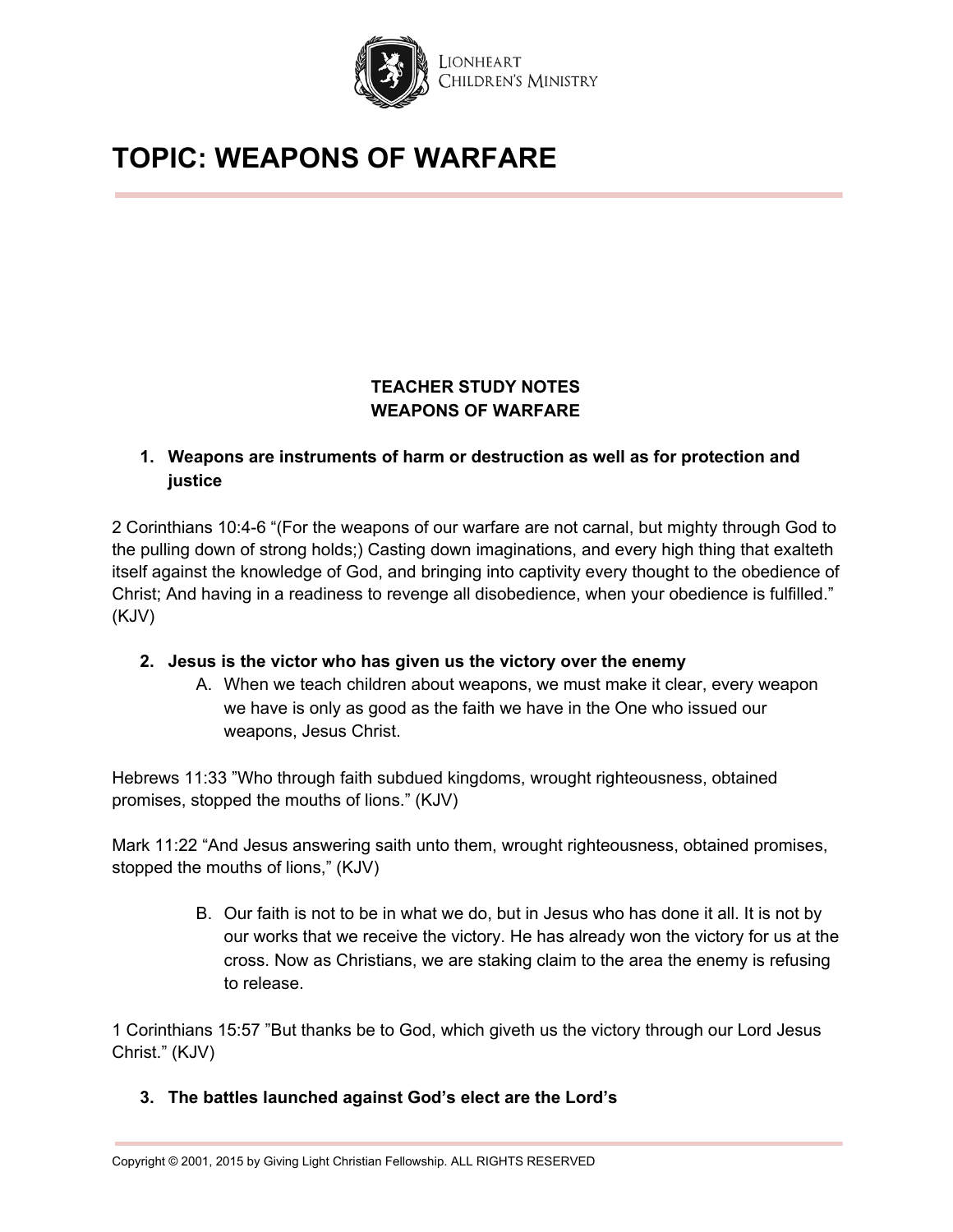

1 Samuel 17:47 "And all this assembly shall know that the LORD saveth not with sword and spear: for the battle is the LORD's, and he will give you into our hands." (KJV)

> A. Every battle that we face or enter into has an expected outcome, victory. But the victory is achieved only as we hear the command of the Lord of Sabaoth. When we know the battle has been won, we can do as soldiers of the Lord do and stand in the rest of perfect peace. The battle has been won!

Ephesians 6:13 "Wherefore take unto you the whole armour of God, that ye may be able to withstand in the evil day, and having done all, to stand." (KJV)

# **4. We have battles because we have an enemy**

John 10:10 "The thief cometh not, but for to steal, and to kill, and to destroy: I am come that they might have life, and that they might have it more abundantly." (KJV)

Luke 10:19 "Behold, I give unto you power to tread on serpents and scorpions, and over all the power of the enemy: and nothing shall by any means hurt you." (KJV)

### **5. We need to know who our enemy is**

- A. If we don't know qw have an enemy, we won't do anything about it. If we don't take action it will be too late, or if it's not too late, there will be much damage done will cost our time, money, resources, ect. to repair or restore.
- B. Satan will work through men to lead us astray.

Matthew 24:24 **"**For there shall arise false Christs, and false prophets, and shall shew great signs and wonders; insomuch that, if it were possible, they shall deceive the very elect." (KJV)

C. He will even come himself to cause us to depart from Christ.

2 Corinthians 11:14 "And no marvel; for Satan himself is transformed into an angel of light." (KJV)

D. The world and it's lusts are constantly vying for residence of God's children.

1 John 2:16 **"**For all that is in the world, the lust of the flesh, and the lust of the eyes, and the pride of life, is not of the Father, but is of the world." (KJV)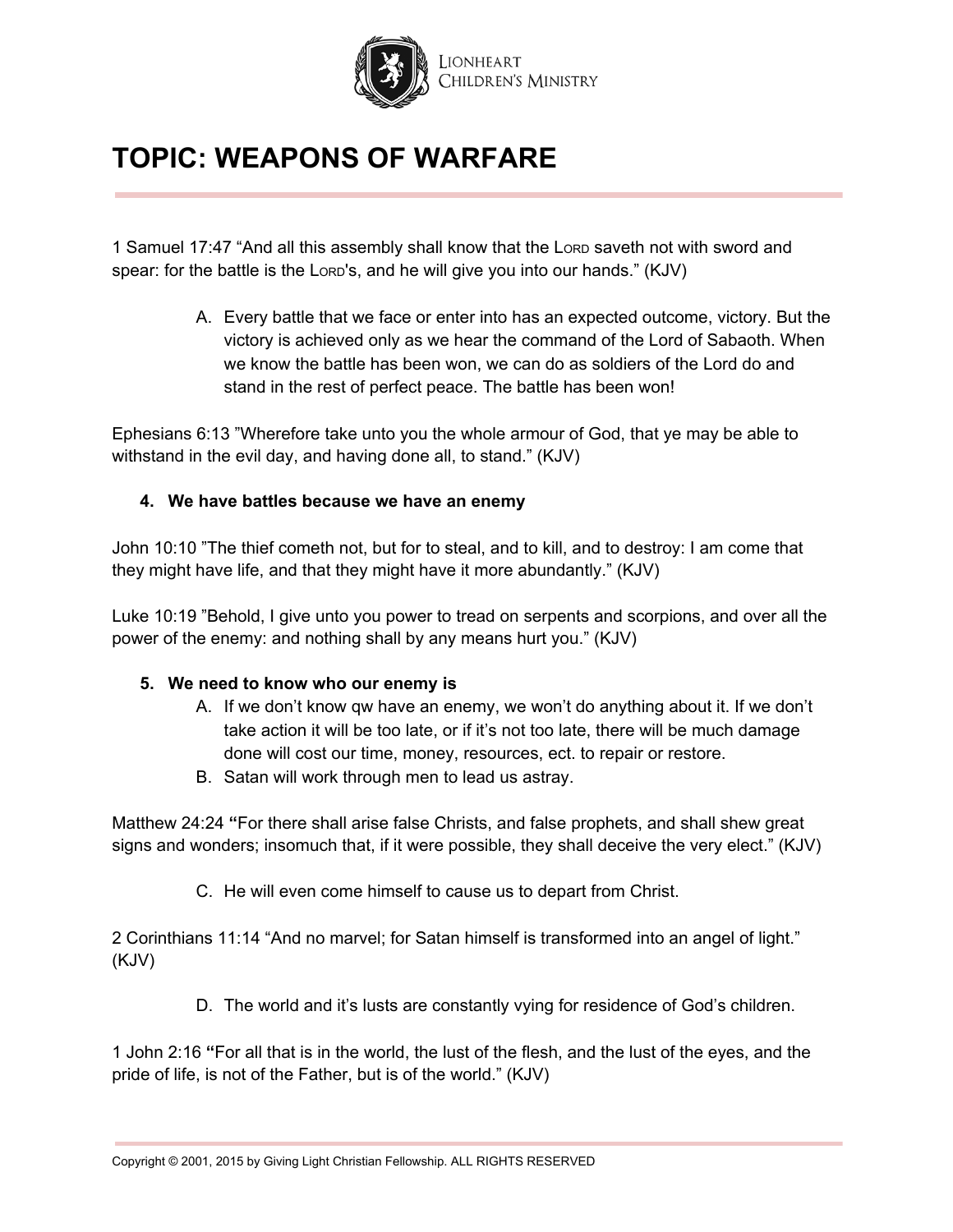

E. We have been called our own worst enemy.

James 4:1 "From whence come wars and fightings among you? come they not hence, even of your lusts that war in your members?" (KJV)

### **6. We need to know God**

Hosea 13:4 "Yet I am the Lorp thy God from the land of Egypt, and thou shalt know no god but me: for there is no saviour beside me." (KJV)

Psalm 56:9 "When I cry unto thee, then shall mine enemies turn back: this I know; for God is for me." (KJV)

Psalm 56:11 "In God have I put my trust: I will not be afraid what man can do unto me." (KJV)

Daniel 11:32 "And such as do wickedly against the covenant shall he corrupt by flatteries: but the people that do know their God shall be strong, and do exploits." (KJV)

Psalm 91:14 "Because he hath set his love upon me, therefore will I deliver him: I will set him on high, because he hath known my name." (KJV)

# **7. We need to know who we are in Christ**

Romans 8:37 "Nay, in all these things we are more than conquerors through him that loved us." (KJV)

2 Corinthians 2:14 "Now thanks be unto God, which always causeth us to triumph in Christ, and maketh manifest the savour of his knowledge by us in every place." (KJV)

1 John 4:4 "Ye are of God, little children, and have overcome them: because greater is he that is in you, than he that is in the world." (KJV)

# **8. A list of some warfare weapons. (this is not exhaustive)**

A. Wisdom

Ecclesiastes 9:18 **"**Wisdom is better than weapons of war: but one sinner destroyeth much good." (KJV)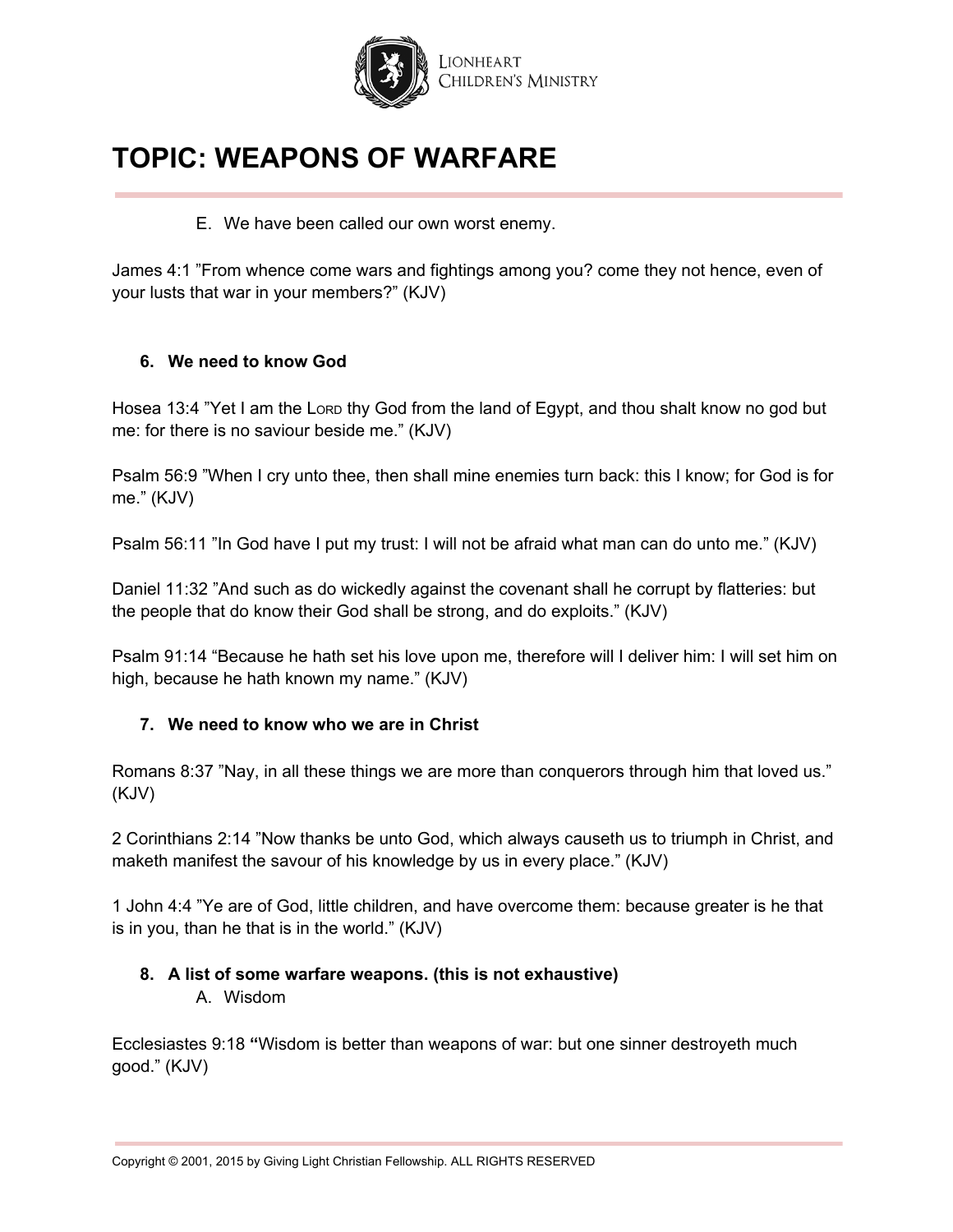

### B. Love

Matthew 22:37-39 "Jesus said unto him, Thou shalt love the Lord thy God with all thy heart, and with all thy soul, and with all thy mind. This is the first and great commandment. And the second is like unto it, Thou shalt love thy neighbour as thyself." (KJV)

John 15:12 "This is my commandment, That ye love one another, as I have loved you." (KJV)

1 John 3:18 "My little children, let us not love in word, neither in tongue; but in deed and in truth." (KJV)

Psalm 97:10 "Ye that love the LORD, hate evil: he preserveth the souls of his saints; he delivereth them out of the hand of the wicked." (KJV)

1 John 4:18 "There is no fear in love; but perfect love casteth out fear: because fear hath torment. He that feareth is not made perfect in love." (KJV)

C. Armor

Romans 13:14 "But put ye on the Lord Jesus Christ, and make not provision for the flesh, to fulfil the lusts thereof." (KJV)

Ephesians 6:10-13 "Finally, my brethren, be strong in the Lord, and in the power of his might. Put on the whole armour of God, that ye may be able to stand against the wiles of the devil For we wrestle not against flesh and blood, but against principalities, against powers, against the rulers of the darkness of this world, against spiritual wickedness in high places. Wherefore take unto you the whole armour of God, that ye may be able to withstand in the evil day, and having done all, to stand." (KJV)

Romans 13:12 "The night is far spent, the day is at hand: let us therefore cast off the works of darkness, and let us put on the armour of light." (KJV)

- D. Intimacy with God His kiss
	- 1) One of the meanings of "kiss" is "to equip with weapons."

Song of Solomon 1:2 "Let him kiss me with the kisses of his mouth: for thy love is better than wine." (KJV)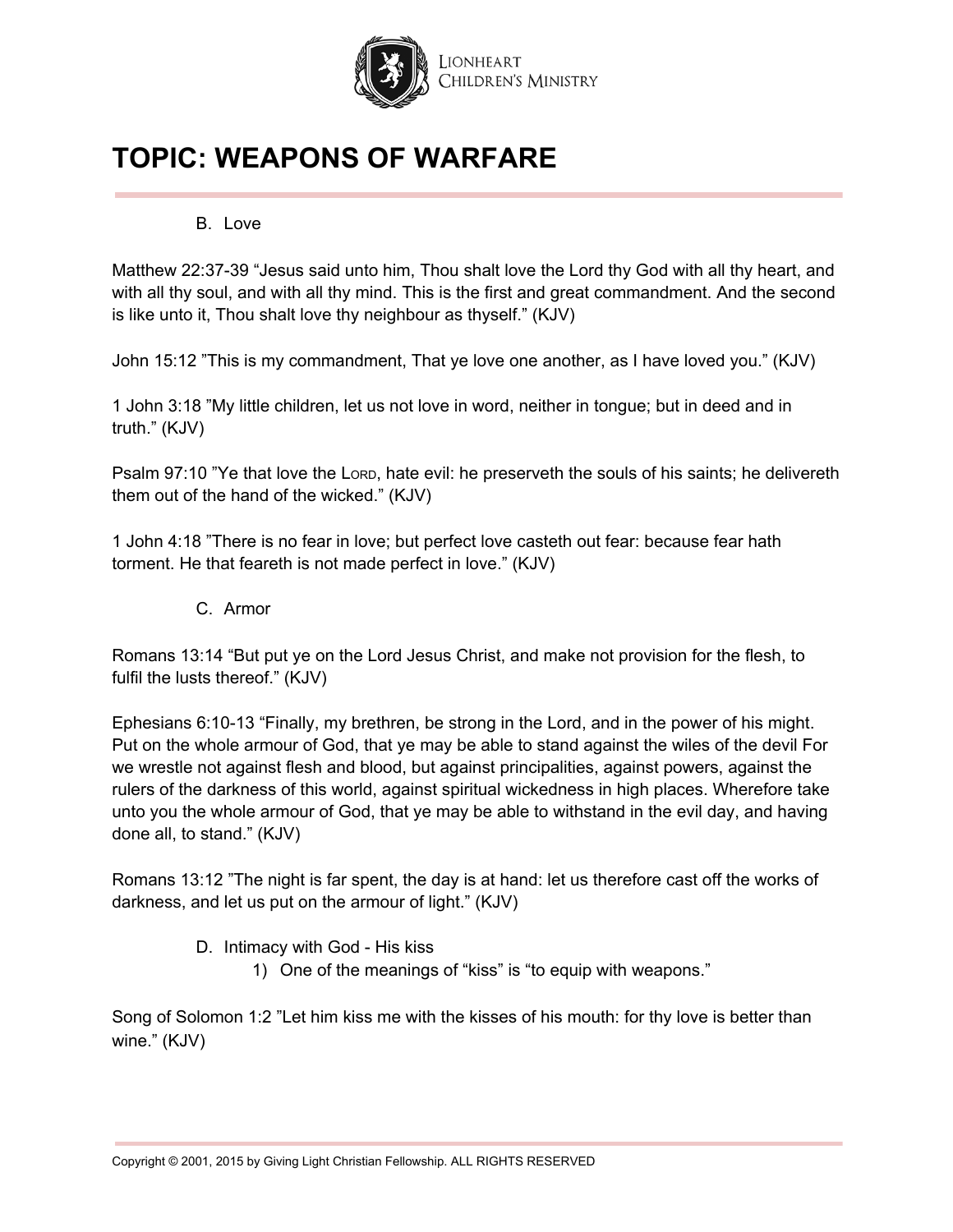

Proverbs 24:26 "Every man shall kiss his lips that giveth a right answer." (KJV)

Psalm 2:11-12 **"**Serve the LORD with fear, and rejoice with trembling. Kiss the Son, lest he be angry, and ye perish from the way, when his wrath is kindled but a little. Blessed are all they that put their trust in him." (KJV)

E. Gifts of the Spirit

Romans 1:11"For I long to see you, that I may impart unto you some spiritual gift, to the end ye may be established;" (KJV)

1 Corinthians 12:1 "Now concerning spiritual gifts, brethren, I would not have you ignorant." (KJV)

1 Corinthians 14:12 "Even so ye, forasmuch as ye are zealous of spiritual gifts, seek that ye may excel to the edifying of the church." (KJV)

F. Faith

Daniel 6:23 "Then was the king exceedingly glad for him, and commanded that they should take Daniel up out of the den. So Daniel was taken up out of the den, and no manner of hurt was found upon him, because he believed in his God." (KJV)

Romans 5:1 "Therefore being justified by faith, we have peace with God through our Lord Jesus Christ:" (KJV)

Hebrews 11:33 "Who through faith subdued kingdoms, wrought righteousness, obtained promises, stopped the mouths of lions." (KJV)

G. Prayer and thanks

1 Thessalonians 5:17-22 **"**Pray without ceasing. In every thing give thanks: for this is the will of God in Christ Jesus concerning you. Quench not the Spirit. Despise not prophesyings. Prove all things; hold fast that which is good. Abstain from all appearance of evil." (KJV)

H. Prayer and fasting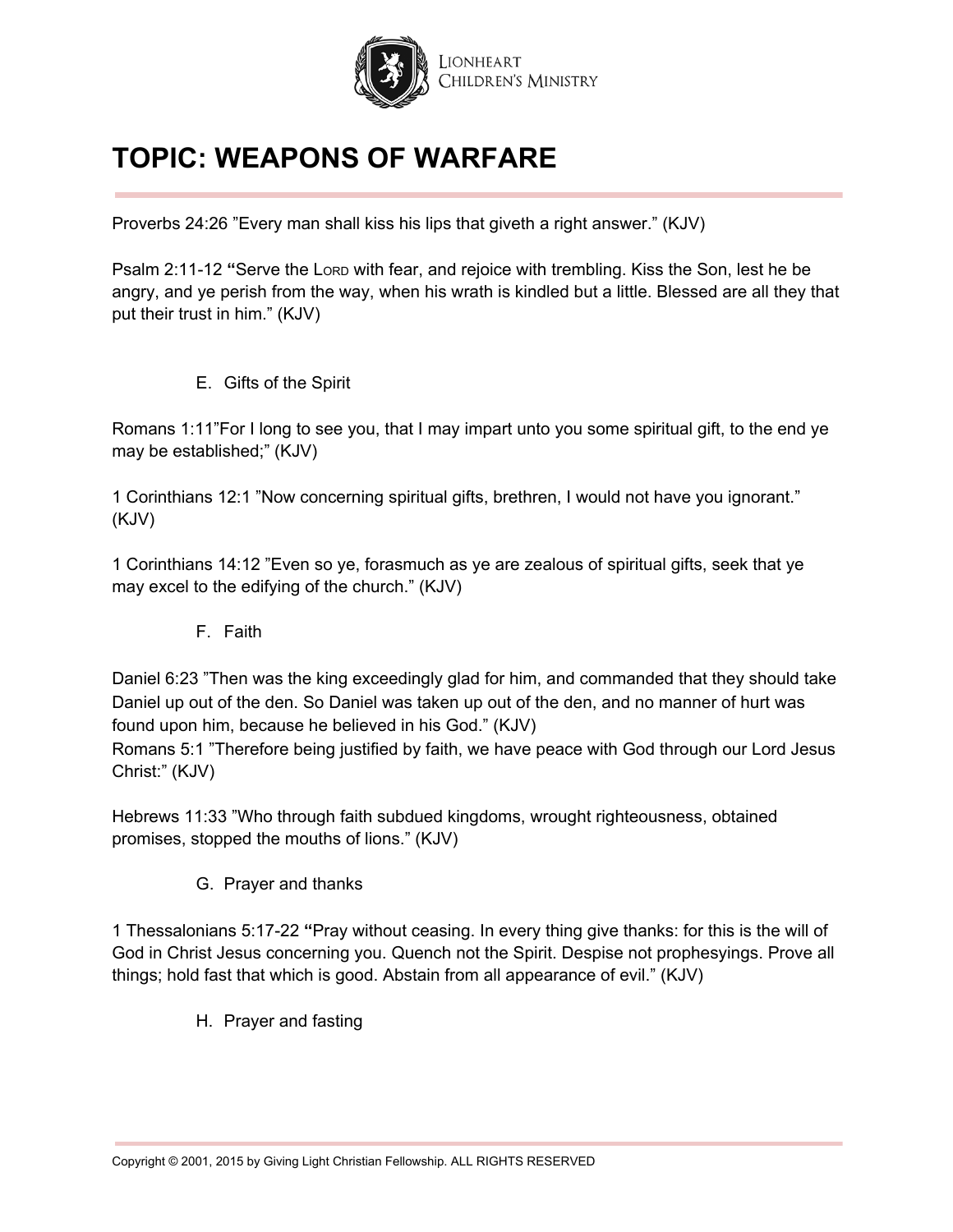

Mark 9:29 "And he said unto them, This kind can come forth by nothing, but by prayer and fasting." (KJV)

I. Praying in tongues

Jude 20 "But ye, beloved, building up yourselves on your most holy faith, praying in the Holy Ghost," (KJV)

1 Corinthians 14:4 "He that speaketh in an unknown tongue edifieth himself; but he that prophesieth edifieth the church." (KJV)

1 Corinthians 14:2 "For he that speaketh in an unknown tongue speaketh not unto men, but unto God: for no man understandeth him; howbeit in the spirit he speaketh mysteries." (KJV)

Ephesians 6:18 "Praying always with all prayer and supplication in the Spirit, and watching thereunto with all perseverance and supplication for all saints;" (KJV)

J. The blood of Jesus

Revelation 12:11 "And they overcame him by the blood of the Lamb, and by the word of their testimony; and they loved not their lives unto the death." (KJV)

1 Peter 1:18-19 "Forasmuch as ye know that ye were not redeemed with corruptible things, as silver and gold, from your vain conversation received by tradition from your fathers; But with the precious blood of Christ, as of a lamb without blemish and without spot:" (KJV)

K. Obedience

Proverbs 16:7 "When a man's ways please the LORD, he maketh even his enemies to be at peace with him." (KJV)

Proverbs 21:3 "To do justice and judgment is more acceptable to the LoRD than sacrifice." (KJV)

Micah 6:8 "He hath shewed thee, O man, what is good; and what doth the LoRD require of thee, but to do justly, and to love mercy, and to walk humbly with thy God?" (KJV)

Deuteronomy 11:26-28 **"**Behold, I set before you this day a blessing and a curse; A blessing, if ye obey the commandments of the LORD your God, which I command you this day: And a curse,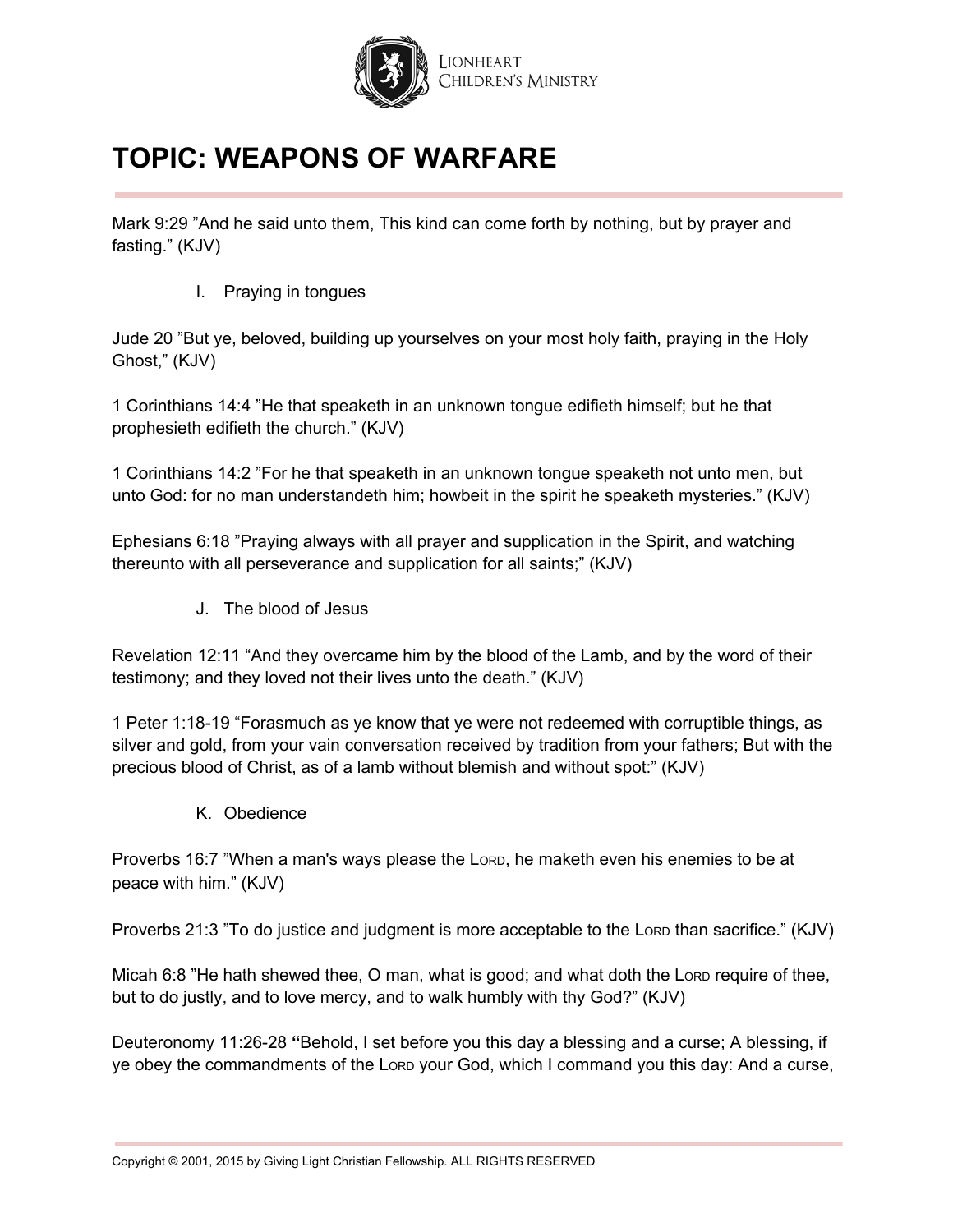

if ye will not obey the commandments of the LORD your God, but turn aside out of the way which I command you this day, to go after other gods, which ye have not known." (KJV)

Ephesians 6:1 "Children, obey your parents in the Lord: for this is right." (KJV)

L. Praise

Psalm 149:6-7 **"**Let the high praises of God be in their mouth, and a two-edged sword in their hand; To execute vengeance upon the heathen, and punishments upon the people;" (KJV)

2 Chronicles 20:22 "And when they began to sing and to praise, the Lorp set ambushments against the children of Ammon, Moab, and mount Seir, which were come against Judah; and they were smitten." (KJV)

Psalm 50:23 "Whoso offereth praise glorifieth me: and to him that ordereth his conversation aright will I shew the salvation of God." (KJV)

Matthew 21:16 "And said unto him, Hearest thou what these say? And Jesus saith unto them, Yea; have ye never read, Out of the mouth of babes and sucklings thou hast perfected praise?" (KJV)

M. Bless and magnify the Lord

Psalm 103:1-2 **"**Bless the LORD, O my soul: and all that is within me, bless his holy name. Bless the LORD, O my soul, and forget not all his benefits:" (KJV)

Psalm 34:3-4 "O magnify the LORD with me, and let us exalt his name together.I sought the LORD, and he heard me, and delivered me from all my fears." (KJV)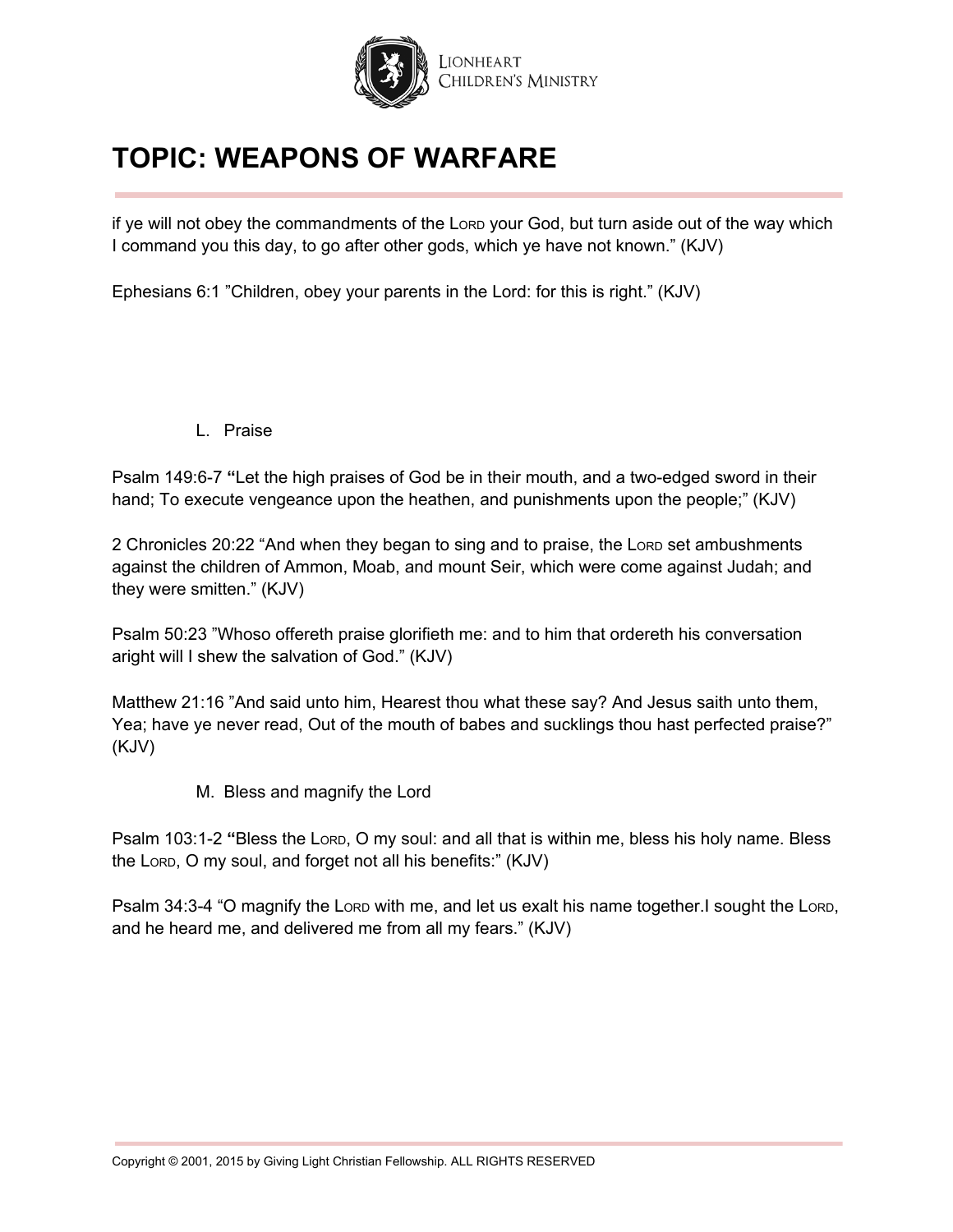

NAME:

# WEAPONS OF WARFARE STUDY SHEET

1. Memory Verse: Say the verse out loud three times. (Fill in the blanks.)

1 Corinthians 10:4 "For the \_\_\_\_\_\_\_\_\_\_\_\_\_\_\_\_\_\_\_ of our warfare are not carnal, but mighty through God to the pulling down of God to the pulling down of

2. Circle the words below that are spiritual weapons for a Christian.

|  | Praise | Name of Jesus | Magnifying glass | Blood of Jesus | Unity |
|--|--------|---------------|------------------|----------------|-------|
|--|--------|---------------|------------------|----------------|-------|

Love Punching Shouting Giving Hearing God Prayer Stealing

3. Fill in the blanks of your lie buster and say it out loud three times.

Obedience is the K  $\blacksquare$  Y to every V  $\blacksquare$  Y.

4. What weapon, of all the ones you learned about, was your favorite? On the back of the page draw a picture of how this weapon works.

My favorite weapon is **EXECUTE:**  $\frac{1}{2}$  and  $\frac{1}{2}$  and  $\frac{1}{2}$  and  $\frac{1}{2}$  and  $\frac{1}{2}$  and  $\frac{1}{2}$  and  $\frac{1}{2}$  and  $\frac{1}{2}$  and  $\frac{1}{2}$  and  $\frac{1}{2}$  and  $\frac{1}{2}$  and  $\frac{1}{2}$  and  $\frac{1}{2}$  and  $\frac{1}{2$ 

REQUIREMENTS: YOUNGER CHILDREN, QUESTIONS 1-4; OLDER CHILDREN ALL.

5. Below is a list of Bible characters and a list of weapons they used in receiving their victory. Connect the Bible person with their weapon.

The starving widow (1 Kings 17) Gave the order to shout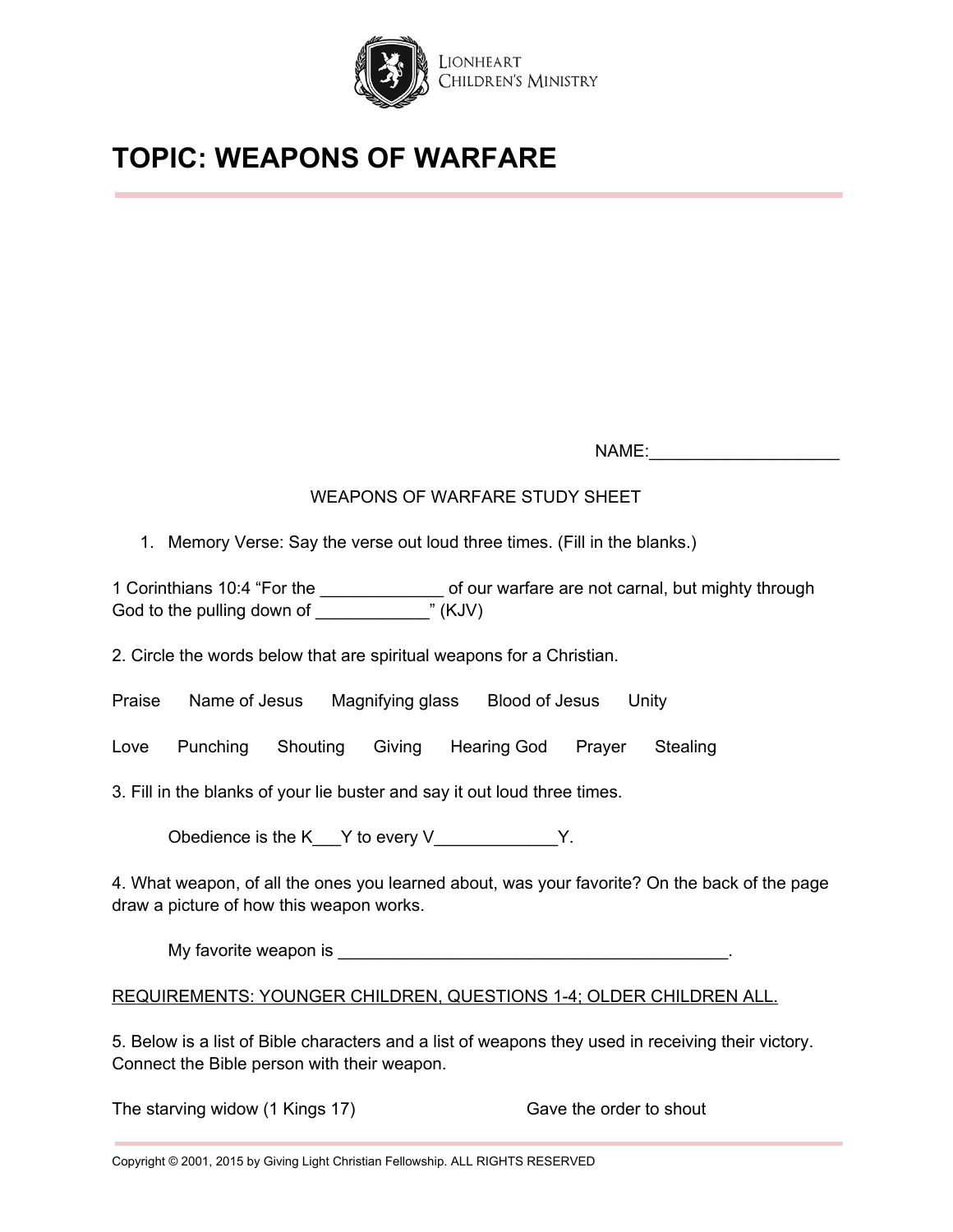

Joshua (Joshua 6) **Prayed everyday** Gideon (Judges 6) Gave to the prophet Elijah Noah (Genesis 6) Loved and served his enemy Jehoshaphat (2 Chronicles 20) Led a praise attack

The good Samaritan (Luke 10) Patient and endured while building Daniel (Daniel 6) Removed high places; altars of idols

6. The Bible tells us we can build up our Spirit man to be mighty warrior by: (circle the correct answer.) Jude 1:20

Eating protein Passing out tracts Lifting weights Praying in tongues

7. If you pray in tongues, see how much you can speak or sing in tongues, this week. circle the days you spent time building up your Spirit man.

Mon Tues Wed Thurs Fri Sat Sun

8. Read a chapter in the Bible about a Bible warrior. Call your teacher if you need help. Write the name of the Bible person and the chapter you read.

Name of Bible person: entertainment of Bible person: